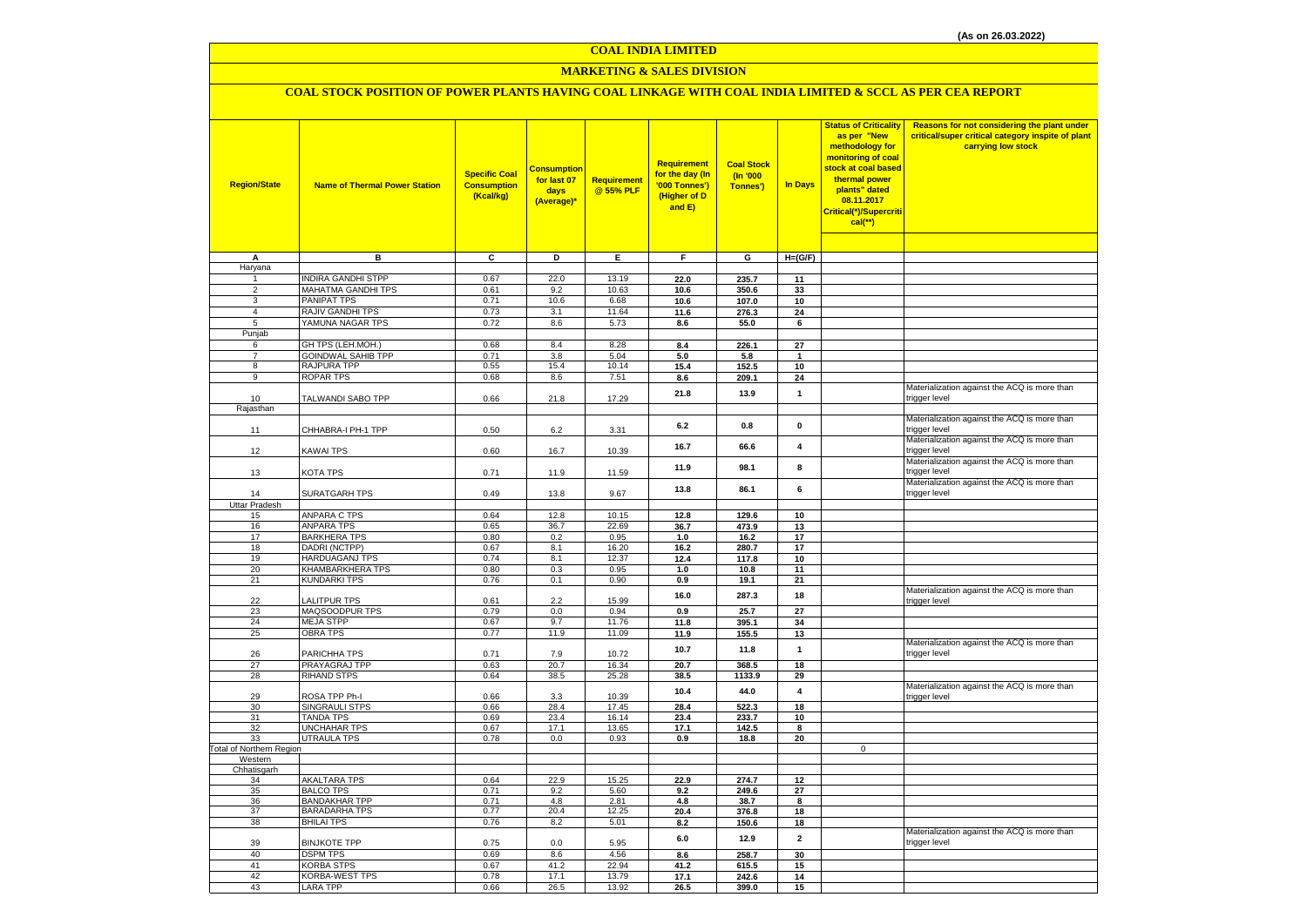#### **COAL INDIA LIMITED**

## **MARKETING & SALES DIVISION**

## **COAL STOCK POSITION OF POWER PLANTS HAVING COAL LINKAGE WITH COAL INDIA LIMITED & SCCL AS PER CEA REPORT**

| <b>Region/State</b>            | <b>Name of Thermal Power Station</b>   | <b>Specific Coal</b><br><b>Consumption</b><br>(Kcal/kg) | <b>Consumption</b><br>for last 07<br>days<br>(Average)* | <b>Requirement</b><br>@ 55% PLF | Requirement<br>for the day (In<br>'000 Tonnes')<br>(Higher of D<br>and E) | <b>Coal Stock</b><br>(In '000<br>Tonnes') | <b>In Days</b>          | <b>Status of Criticality</b><br>as per "New<br>methodology for<br>monitoring of coal<br>stock at coal based<br>thermal power<br>plants" dated<br>08.11.2017<br>Critical(*)/Supercriti<br>$cal$ (**) | Reasons for not considering the plant under<br>critical/super critical category inspite of plant<br>carrying low stock |
|--------------------------------|----------------------------------------|---------------------------------------------------------|---------------------------------------------------------|---------------------------------|---------------------------------------------------------------------------|-------------------------------------------|-------------------------|-----------------------------------------------------------------------------------------------------------------------------------------------------------------------------------------------------|------------------------------------------------------------------------------------------------------------------------|
|                                |                                        |                                                         |                                                         |                                 |                                                                           |                                           |                         |                                                                                                                                                                                                     |                                                                                                                        |
| А                              | в                                      | c                                                       | D                                                       | Ε                               | F                                                                         | G                                         | $H=(G/F)$               |                                                                                                                                                                                                     | Materialization against the ACQ is more than                                                                           |
| 44                             | NAWAPARA TPP                           | 0.79                                                    | 3.0                                                     | 6.28                            | 6.3                                                                       | 1.7                                       | 0                       |                                                                                                                                                                                                     | trigger level                                                                                                          |
| 45                             | PATHADI TPP                            | 0.65                                                    | 8.7                                                     | 5.18                            | 8.7                                                                       | 66.6                                      | 8                       |                                                                                                                                                                                                     |                                                                                                                        |
| 46                             | <b>SIPAT STPS</b>                      | 0.68                                                    | 38.0                                                    | 26.62                           | 38.0                                                                      | 610.8                                     | 16                      |                                                                                                                                                                                                     |                                                                                                                        |
| 47                             | <b>TAMNAR TPP</b>                      | 0.84                                                    | 40.8                                                    | 26.52                           | 40.8                                                                      | 67.8                                      | $\overline{\mathbf{2}}$ |                                                                                                                                                                                                     | Materialization against the ACQ is more than<br>trigger level                                                          |
|                                |                                        |                                                         |                                                         |                                 |                                                                           |                                           |                         |                                                                                                                                                                                                     | Materialization against the ACQ is more than                                                                           |
| 48                             | UCHPINDA TPP                           | 0.75                                                    | 21.7                                                    | 14.22                           | 21.7                                                                      | 93.2                                      | $\overline{\mathbf{4}}$ |                                                                                                                                                                                                     | trigger level                                                                                                          |
| Gujarat                        |                                        |                                                         |                                                         |                                 |                                                                           |                                           |                         |                                                                                                                                                                                                     | Materialization against the ACQ is more than                                                                           |
| 49                             | <b>GANDHI NAGAR TPS</b>                | 0.69                                                    | 9.2                                                     | 5.71                            | 9.2                                                                       | 124.1                                     | 13                      |                                                                                                                                                                                                     | trigger level                                                                                                          |
| 50                             | SABARMATI (D-F STATIONS)               | 0.57                                                    | 4.9                                                     | 2.74                            | 4.9                                                                       | 33.6                                      | #REF!                   |                                                                                                                                                                                                     |                                                                                                                        |
| 51                             | UKAI TPS                               |                                                         | 15.5                                                    | 9.85                            | 15.5                                                                      | 97.1                                      | 6                       |                                                                                                                                                                                                     | Materialization against the ACQ is more than<br>trigger level                                                          |
|                                |                                        | 0.67                                                    |                                                         |                                 |                                                                           |                                           |                         |                                                                                                                                                                                                     | Materialization against the ACQ is more than                                                                           |
| 52                             | <b>WANAKBORI TPS</b>                   | 0.67                                                    | 19.8                                                    | 20.22                           | 20.2                                                                      | 62.6                                      | 3                       |                                                                                                                                                                                                     | trigger level                                                                                                          |
| Madhya Pradesh                 |                                        |                                                         |                                                         |                                 |                                                                           |                                           |                         |                                                                                                                                                                                                     |                                                                                                                        |
| 53<br>54                       | AMARKANTAK EXT TPS<br>ANUPPUR TPP      | 0.65<br>0.65                                            | 1.4<br>16.7                                             | 1.80<br>10.31                   | 1.8<br>16.7                                                               | 43.6<br>302.0                             | 24<br>18                |                                                                                                                                                                                                     |                                                                                                                        |
| 55                             | <b>BINA TPS</b>                        | 0.74                                                    | 8.0                                                     | 4.88                            | 8.0                                                                       | 59.9                                      | 8                       |                                                                                                                                                                                                     |                                                                                                                        |
|                                |                                        |                                                         |                                                         |                                 | 20.8                                                                      | 95.4                                      | 5                       |                                                                                                                                                                                                     | Materialization against the ACQ is more than                                                                           |
| 56                             | GADARWARA TPP                          | 0.66                                                    | 20.8                                                    | 13.93                           |                                                                           |                                           |                         |                                                                                                                                                                                                     | trigger level                                                                                                          |
| 57                             | KHARGONE STPP                          | 0.60                                                    | 10.4                                                    | 10.45                           | 10.4                                                                      | 111.6                                     | 11                      |                                                                                                                                                                                                     | Materialization against the ACQ is more than<br>trigger level                                                          |
| 58                             | SANJAY GANDHI TPS                      | 0.82                                                    | 19.1                                                    | 14.57                           | 19.1                                                                      | 58.1                                      | 3                       |                                                                                                                                                                                                     | Non payment of dues                                                                                                    |
| 59                             | SATPURA TPS                            | 0.67                                                    | 6.8                                                     | 11.79                           | 11.8                                                                      | 32.7                                      | 3                       |                                                                                                                                                                                                     | Non Payment of Dues                                                                                                    |
| 60                             | <b>SEIONI TPP</b>                      | 0.64                                                    | 7.0                                                     | 5.06                            | 7.0                                                                       | 175.6                                     | 25                      |                                                                                                                                                                                                     |                                                                                                                        |
| 61                             | SHREE SINGAJI TPP                      | 0.71                                                    | 23.8                                                    | 23.50                           | 23.8                                                                      | 78.3                                      | 3                       |                                                                                                                                                                                                     | Non Payment of Dues                                                                                                    |
| 62                             | <b>VINDHYACHAL STPS</b>                | 0.69                                                    | 49.8                                                    | 43.60                           | 49.8                                                                      | 1578.1                                    | 32                      |                                                                                                                                                                                                     |                                                                                                                        |
| Maharashtra                    |                                        |                                                         |                                                         |                                 |                                                                           |                                           |                         |                                                                                                                                                                                                     |                                                                                                                        |
| 63                             | AMRAVATI TPS                           | 0.62                                                    | 16.5                                                    | 11.07                           | 16.5                                                                      | 52.3                                      | 3                       |                                                                                                                                                                                                     | Materialization against the ACQ is more than<br>trigger level                                                          |
| 64                             | <b>BHUSAWAL TPS</b>                    | 0.72                                                    | 15.9                                                    | 11.44                           | 15.9                                                                      | 24.8                                      | $\mathbf{2}$            |                                                                                                                                                                                                     | Non payment of dues                                                                                                    |
| 65                             | <b>BUTIBORI TPP</b>                    | 0.67                                                    | 0.0                                                     | 5.31                            | 5.3                                                                       | 59.7                                      | 11                      |                                                                                                                                                                                                     |                                                                                                                        |
| 66                             | CHANDRAPUR(MAHARASHTRA) STPS           | 0.78                                                    | 44.5                                                    | 30.17                           | 44.5                                                                      | 319.7                                     | $\overline{7}$          |                                                                                                                                                                                                     | Non payment of dues                                                                                                    |
|                                |                                        |                                                         |                                                         |                                 | 6.5                                                                       | 2.5                                       | 0                       |                                                                                                                                                                                                     | Materialization against the ACQ is more than                                                                           |
| 67                             | DAHANU TPS                             | 0.62                                                    | 6.5                                                     | 4.09                            |                                                                           |                                           |                         |                                                                                                                                                                                                     | trigger level<br>Materialization against the ACQ is more than                                                          |
| 68                             | DHARIWAL TPP                           | 0.67                                                    | 7.8                                                     | 5.34                            | 7.8                                                                       | 50.7                                      | 6                       |                                                                                                                                                                                                     | trigger level                                                                                                          |
| 69                             | <b>GMR WARORA TPS</b>                  | 0.67                                                    | 9.1                                                     | 5.29                            | 9.1                                                                       | 6.4                                       | $\mathbf{1}$            |                                                                                                                                                                                                     | Materialization against the ACQ is more than<br>trigger level                                                          |
| 70                             | <b>KHAPARKHEDA TPS</b>                 | 0.89                                                    | 18.5                                                    | 15.72                           | 18.5                                                                      | 196.5                                     | 11                      |                                                                                                                                                                                                     |                                                                                                                        |
| 71                             | <b>KORADI TPS</b>                      | 0.76                                                    | 25.2                                                    | 22.08                           | 25.2                                                                      | 42.0                                      | $\overline{2}$          |                                                                                                                                                                                                     | Non payment of dues                                                                                                    |
| 72                             | <b>MAUDA TPS</b>                       | 0.70                                                    | 25.3                                                    | 21.29                           | 25.3                                                                      | 225.4                                     | 9                       |                                                                                                                                                                                                     |                                                                                                                        |
| 73                             | <b>NASIK TPS</b>                       | 0.81                                                    | 7.2                                                     | 6.72                            | $\bf 7.2$                                                                 | 15.3                                      | $\overline{2}$          |                                                                                                                                                                                                     | Non payment of dues                                                                                                    |
| 74                             | <b>PARAS TPS</b>                       | 0.74                                                    | 7.4                                                     | 4.90                            | 7.4                                                                       | 9.7                                       | $\mathbf{1}$            |                                                                                                                                                                                                     | Non payment of dues                                                                                                    |
| 75                             | <b>PARLITPS</b>                        | 0.67                                                    | 6.7                                                     | 6.65                            | 6.7                                                                       | 24.6                                      | 4                       |                                                                                                                                                                                                     | Non payment of dues                                                                                                    |
| 76                             | <b>SOLAPUR STPS</b>                    | 0.56                                                    | 16.5                                                    | 9.73                            | 16.5                                                                      | 52.6                                      | 3                       |                                                                                                                                                                                                     | Materialization against the ACQ is more than<br>trigger level                                                          |
|                                |                                        |                                                         |                                                         |                                 | 47.3                                                                      | 183.1                                     | 4                       |                                                                                                                                                                                                     | Materialization against the ACQ is more than                                                                           |
| 77<br>78                       | <b>TIRORA TPS</b><br>WARDHA WARORA TPP | 0.66<br>0.66                                            | 47.3<br>4.0                                             | 28.73                           |                                                                           |                                           |                         |                                                                                                                                                                                                     | trigger level                                                                                                          |
| <b>Total of Western Region</b> |                                        |                                                         |                                                         | 4.71                            | 4.7                                                                       | 178.1                                     | 38                      | $\mathbf 0$                                                                                                                                                                                         |                                                                                                                        |
| Southern                       |                                        |                                                         |                                                         |                                 |                                                                           |                                           |                         |                                                                                                                                                                                                     |                                                                                                                        |
| Andhra Pradesh                 |                                        |                                                         |                                                         |                                 |                                                                           |                                           |                         |                                                                                                                                                                                                     |                                                                                                                        |
| 79                             | DAMODARAM SANJEEVAIAH TPS              | 0.66                                                    | 14.5                                                    | 13.85                           | 14.5                                                                      | 53.5                                      | 4                       |                                                                                                                                                                                                     | Materialization against the ACQ is more than<br>trigger level                                                          |
|                                |                                        |                                                         |                                                         |                                 | 28.4                                                                      | 62.6                                      | $\mathbf{2}$            |                                                                                                                                                                                                     | Materialization against the ACQ is more than                                                                           |
| 80                             | Dr. N.TATA RAO TPS                     | 0.77                                                    | 28.4                                                    | 17.90                           |                                                                           |                                           |                         |                                                                                                                                                                                                     | trigger level                                                                                                          |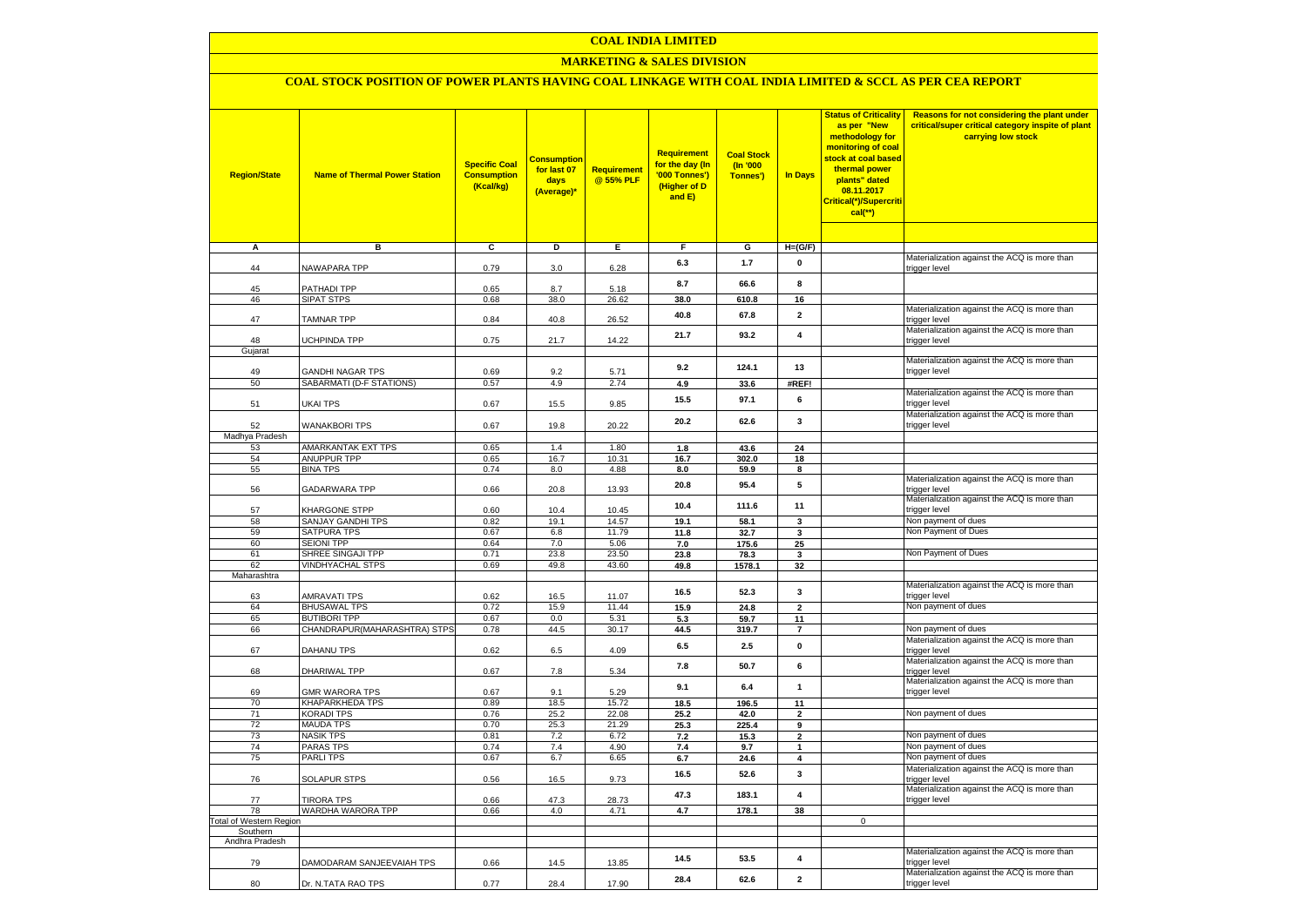## **COAL INDIA LIMITED**

## **MARKETING & SALES DIVISION**

# **COAL STOCK POSITION OF POWER PLANTS HAVING COAL LINKAGE WITH COAL INDIA LIMITED & SCCL AS PER CEA REPORT**

| <b>Region/State</b>                        | <b>Name of Thermal Power Station</b>         | <b>Specific Coal</b><br><b>Consumption</b><br>(Kcal/kg) | <mark>Consumption</mark><br>for last 07<br>days<br>(Average)* | <b>Requirement</b><br>@ 55% PLF | <b>Requirement</b><br>for the day (In<br>'000 Tonnes')<br>(Higher of D<br>and E) | <b>Coal Stock</b><br>(In '000<br>Tonnes') | <b>In Days</b>          | <b>Status of Criticality</b><br>as per "New<br>methodology for<br>monitoring of coal<br>stock at coal based<br>thermal power<br>plants" dated<br>08.11.2017<br>Critical(*)/Supercriti<br>$cal$ (**) | Reasons for not considering the plant under<br>critical/super critical category inspite of plant<br>carrying low stock |
|--------------------------------------------|----------------------------------------------|---------------------------------------------------------|---------------------------------------------------------------|---------------------------------|----------------------------------------------------------------------------------|-------------------------------------------|-------------------------|-----------------------------------------------------------------------------------------------------------------------------------------------------------------------------------------------------|------------------------------------------------------------------------------------------------------------------------|
|                                            |                                              |                                                         |                                                               |                                 |                                                                                  |                                           |                         |                                                                                                                                                                                                     |                                                                                                                        |
| А<br>81                                    | в<br>PAINAMPURAM TPP                         | c<br>0.59                                               | D<br>19.7                                                     | Е<br>10.21                      | F                                                                                | G                                         | $H=(G/F)$               |                                                                                                                                                                                                     |                                                                                                                        |
|                                            |                                              |                                                         |                                                               |                                 | 19.7                                                                             | 117.1                                     | 6                       |                                                                                                                                                                                                     | Materialization against the ACQ is more than                                                                           |
| 82                                         | RAYALASEEMA TPS                              | 0.76                                                    | 18.9                                                          | 16.60                           | 18.9                                                                             | 37.7                                      | $\mathbf{2}$            |                                                                                                                                                                                                     | trigger level                                                                                                          |
| 83                                         | <b>SIMHADRI</b>                              | 0.78                                                    | 33.6                                                          | 20.54                           | 33.6                                                                             | 274.2                                     | 8                       |                                                                                                                                                                                                     |                                                                                                                        |
|                                            |                                              |                                                         |                                                               |                                 | 16.9                                                                             | 19.8                                      | $\mathbf{1}$            |                                                                                                                                                                                                     | Materialization against the ACQ is more than                                                                           |
| 84<br>85                                   | <b>SGPL TPP</b><br><b>VIZAG TPP</b>          | 0.53<br>0.67                                            | 16.9<br>3.7                                                   | 9.26<br>9.20                    | 9.2                                                                              | 33.1                                      | $\overline{4}$          |                                                                                                                                                                                                     | trigger level                                                                                                          |
| Karnataka                                  |                                              |                                                         |                                                               |                                 |                                                                                  |                                           |                         |                                                                                                                                                                                                     |                                                                                                                        |
|                                            |                                              |                                                         |                                                               |                                 | 14.2                                                                             | 67.4                                      | 5                       |                                                                                                                                                                                                     | Materialization against the ACQ is more than                                                                           |
| 86                                         | <b>BELLARY TPS</b>                           | 0.63                                                    | 13.7                                                          | 14.23                           |                                                                                  |                                           |                         |                                                                                                                                                                                                     | trigger level                                                                                                          |
| 87                                         | <b>KUDGI STPP</b>                            | 0.63                                                    | 30.4                                                          | 19.90                           | 30.4                                                                             | 15.9                                      | $\mathbf{1}$            |                                                                                                                                                                                                     | Materialization against the ACQ is more than<br>trigger level                                                          |
|                                            |                                              |                                                         |                                                               |                                 |                                                                                  |                                           |                         |                                                                                                                                                                                                     | Materialization against the ACQ is more than                                                                           |
| 88                                         | RAICHUR TPS                                  | 0.66                                                    | 12.8                                                          | 14.98                           | 15.0                                                                             | 29.0                                      | $\overline{2}$          |                                                                                                                                                                                                     | trigger level                                                                                                          |
|                                            |                                              |                                                         |                                                               |                                 | 14.0                                                                             | 14.2                                      | $\mathbf{1}$            |                                                                                                                                                                                                     | Materialization against the ACQ is more than                                                                           |
| 89<br>Tamil Nadu                           | YERMARUS TPP                                 | 0.62                                                    | 14.0                                                          | 13.09                           |                                                                                  |                                           |                         |                                                                                                                                                                                                     | trigger level                                                                                                          |
|                                            |                                              |                                                         |                                                               |                                 |                                                                                  |                                           |                         |                                                                                                                                                                                                     | Materialization against the ACQ is more than                                                                           |
| 90                                         | METTUR TPS                                   | 0.81                                                    | 10.1                                                          | 8.98                            | 10.1                                                                             | 48.0                                      | 5                       |                                                                                                                                                                                                     | trigger level                                                                                                          |
|                                            |                                              |                                                         |                                                               |                                 | 6.3                                                                              | 67.8                                      | 11                      |                                                                                                                                                                                                     | Materialization against the ACQ is more than                                                                           |
| 91                                         | METTUR TPS - II                              | 0.78                                                    | 6.3                                                           | 6.16                            |                                                                                  |                                           |                         |                                                                                                                                                                                                     | trigger level                                                                                                          |
| 92                                         | NORTH CHENNAI TPS                            | 0.82                                                    | 30.8                                                          | 19.78                           | 30.8                                                                             | 127.8                                     | 4                       |                                                                                                                                                                                                     | Materialization against the ACQ is more than<br>trigger level                                                          |
|                                            |                                              |                                                         |                                                               |                                 |                                                                                  |                                           |                         |                                                                                                                                                                                                     | Materialization against the ACQ is more than                                                                           |
| 93                                         | <b>TUTICORIN TPS</b>                         | 0.96                                                    | 7.9                                                           | 13.31                           | 13.3                                                                             | 40.5                                      | 3                       |                                                                                                                                                                                                     | trigger level                                                                                                          |
| 94                                         | <b>VALLUR TPP</b>                            | 0.72                                                    | 25.8                                                          | 14.26                           | 25.8                                                                             | 143.8                                     | 6                       |                                                                                                                                                                                                     |                                                                                                                        |
| Telangana                                  |                                              |                                                         |                                                               |                                 |                                                                                  |                                           |                         |                                                                                                                                                                                                     |                                                                                                                        |
| 95                                         | <b>BHADRADRI TPP</b>                         | 0.69                                                    | 11.9                                                          | 9.83                            | 11.9                                                                             | 106.0                                     | 9                       |                                                                                                                                                                                                     |                                                                                                                        |
| 96<br>97                                   | KAKATIYA TPS<br>KOTHAGUDEM TPS (NEW)         | 0.57<br>0.64                                            | 14.2<br>13.4                                                  | 8.33<br>8.46                    | 14.2<br>13.4                                                                     | 125.5<br>107.0                            | 9<br>8                  |                                                                                                                                                                                                     |                                                                                                                        |
| 98                                         | KOTHAGUDEM TPS (STAGE-7)                     | 0.50                                                    | 9.1                                                           | 5.23                            | 9.1                                                                              | 90.5                                      | 10                      |                                                                                                                                                                                                     |                                                                                                                        |
| 99                                         | RAMAGUNDEM STPS                              | 0.62                                                    | 34.0                                                          | 21.33                           | 34.0                                                                             | 246.6                                     | $\overline{7}$          |                                                                                                                                                                                                     |                                                                                                                        |
| 100                                        | RAMAGUNDEM-B TPS                             | 0.77                                                    | 0.6                                                           | 0.64                            | 0.6                                                                              | 8.5                                       | 13                      |                                                                                                                                                                                                     |                                                                                                                        |
| 101                                        | <b>SINGARENI TPP</b>                         | 0.58                                                    | 16.1                                                          | 9.12                            | 16.1                                                                             | 109.9                                     | $\overline{\mathbf{r}}$ |                                                                                                                                                                                                     |                                                                                                                        |
| <b>Total of Southern Region</b><br>Eastern |                                              |                                                         |                                                               |                                 |                                                                                  |                                           |                         | $\mathsf 0$                                                                                                                                                                                         |                                                                                                                        |
| Bihar                                      |                                              |                                                         |                                                               |                                 |                                                                                  |                                           |                         |                                                                                                                                                                                                     |                                                                                                                        |
| 102                                        | <b>BARAUNI TPS</b>                           | 0.63                                                    | 3.9                                                           | 5.90                            | 5.9                                                                              | 151.1                                     | 26                      |                                                                                                                                                                                                     |                                                                                                                        |
| 103                                        | <b>BARHI</b>                                 | 0.67                                                    | 8.7                                                           | 5.84                            | 8.7                                                                              | 134.9                                     | 16                      |                                                                                                                                                                                                     |                                                                                                                        |
| 104                                        | <b>BARH II</b>                               | 0.67                                                    | 17.4                                                          | 11.67                           | 17.4                                                                             | 269.9                                     | 15                      |                                                                                                                                                                                                     | Materialization against the ACQ is more than                                                                           |
| 105                                        | KAHALGAON TPS                                | 0.80                                                    | 25.0                                                          | 24.62                           | 25.0                                                                             | 176.0                                     | $\overline{7}$          |                                                                                                                                                                                                     | trigger level                                                                                                          |
|                                            |                                              |                                                         |                                                               |                                 |                                                                                  |                                           |                         |                                                                                                                                                                                                     | Materialization against the ACQ is more than                                                                           |
| 106                                        | MUZAFFARPUR TPS                              | 0.77                                                    | 5.6                                                           | 3.95                            | 5.6                                                                              | 73.2                                      | 13                      |                                                                                                                                                                                                     | trigger level                                                                                                          |
| 107                                        | <b>NABINAGAR STPP</b>                        | 0.58                                                    | 19.4                                                          | 10.14                           | 19.4                                                                             | 278.9                                     | 14                      |                                                                                                                                                                                                     |                                                                                                                        |
| 108                                        | <b>NABINAGAR TPP</b>                         | 0.69                                                    | 15.2                                                          | 9.06                            | 15.2                                                                             | 72.2                                      | 5                       |                                                                                                                                                                                                     |                                                                                                                        |
| Jharkhand<br>109                           | BOKARO TPS `A` EXP                           | 0.57                                                    | 6.1                                                           | 3.78                            | 6.1                                                                              | 239.7                                     | 39                      |                                                                                                                                                                                                     |                                                                                                                        |
| 110                                        | CHANDRAPURA(DVC) TPS                         | 0.61                                                    | 7.5                                                           | 4.06                            | 7.5                                                                              | 149.4                                     | 20                      |                                                                                                                                                                                                     |                                                                                                                        |
| 111                                        | JOJOBERA TPS                                 | 0.69                                                    | 3.4                                                           | 2.18                            | 3.4                                                                              | 81.9                                      | 24                      |                                                                                                                                                                                                     |                                                                                                                        |
| 112                                        | KODARMA TPP                                  | 0.62                                                    | 14.0                                                          | 8.23                            | 14.0                                                                             | 158.4                                     | 11                      |                                                                                                                                                                                                     |                                                                                                                        |
|                                            |                                              |                                                         |                                                               |                                 | 8.0                                                                              | 28.6                                      | 4                       |                                                                                                                                                                                                     | Materialization against the ACQ is more than                                                                           |
| 113<br>114                                 | MAHADEV PRASAD STPP<br><b>MAITHON RB TPP</b> | 0.70<br>0.64                                            | 8.0<br>7.3                                                    | 5.01<br>8.89                    | 8.9                                                                              | 319.4                                     | 36                      |                                                                                                                                                                                                     | trigger level                                                                                                          |
|                                            |                                              |                                                         |                                                               |                                 |                                                                                  |                                           |                         |                                                                                                                                                                                                     | Materialization against the ACQ is more than                                                                           |
| 115                                        | <b>TENUGHAT TPS</b>                          | 0.75                                                    | 4.7                                                           | 4.16                            | 4.7                                                                              | 41.3                                      | 9                       |                                                                                                                                                                                                     | trigger level                                                                                                          |
| Odisha                                     |                                              |                                                         |                                                               |                                 |                                                                                  |                                           |                         |                                                                                                                                                                                                     |                                                                                                                        |
| 116                                        | <b>DARLIPALI STPS</b>                        | 0.71                                                    | 27.6                                                          | 14.95                           | 27.6                                                                             | 398.1                                     | 14                      |                                                                                                                                                                                                     |                                                                                                                        |
| 117<br>118                                 | <b>DERANG TPP</b><br><b>IB VALLEY TPS</b>    | 0.70<br>0.83                                            | 18.1<br>26.4                                                  | 11.10<br>19.16                  | 18.1<br>26.4                                                                     | 1156.2<br>234.9                           | 64<br>9                 |                                                                                                                                                                                                     |                                                                                                                        |
|                                            |                                              |                                                         |                                                               |                                 |                                                                                  |                                           |                         |                                                                                                                                                                                                     |                                                                                                                        |